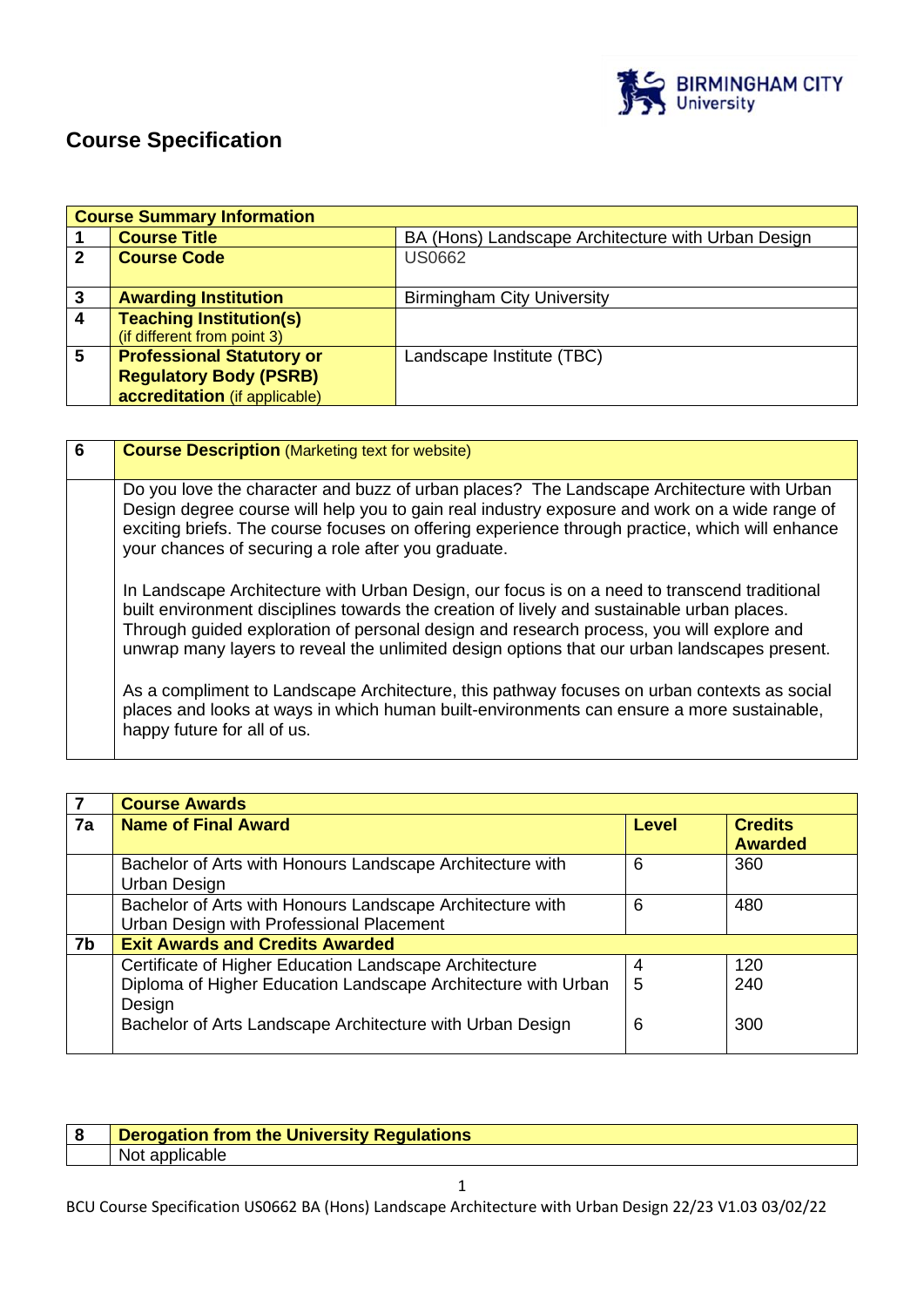

|                               | <b>Delivery Patterns</b>    |                          |           |  |
|-------------------------------|-----------------------------|--------------------------|-----------|--|
| <b>Mode(s) of Study</b>       | <b>Location(s) of Study</b> | <b>Duration of Study</b> | Code(s)   |  |
| <b>Full Time</b>              | <b>City Centre</b>          | 3 vears                  | US0662    |  |
| <b>Professional Placement</b> | <b>City Centre</b>          | 4 vears                  | US1296-02 |  |
| Year                          |                             |                          |           |  |

| 10             | <b>Entry Requirements</b>                                                                                                                                                                                                                                                                                                                                                                                                                                       |                                                                                                                                                    |  |
|----------------|-----------------------------------------------------------------------------------------------------------------------------------------------------------------------------------------------------------------------------------------------------------------------------------------------------------------------------------------------------------------------------------------------------------------------------------------------------------------|----------------------------------------------------------------------------------------------------------------------------------------------------|--|
|                | Home:                                                                                                                                                                                                                                                                                                                                                                                                                                                           | BBC at A-Level or 112 UCAS tariff points from A/AS Level with a<br>minimum of 2 A-Levels                                                           |  |
|                | EU:                                                                                                                                                                                                                                                                                                                                                                                                                                                             | IELTS 6.0 overall with no less than 5.5 in each band                                                                                               |  |
| International: |                                                                                                                                                                                                                                                                                                                                                                                                                                                                 | International Baccalaureate Diploma (or equivalent, including<br>internationally accredited Foundation courses):                                   |  |
|                |                                                                                                                                                                                                                                                                                                                                                                                                                                                                 | For students who complete the full IB Diploma: Obtain a total of<br>14 points or above from three Higher Level Subjects                            |  |
|                |                                                                                                                                                                                                                                                                                                                                                                                                                                                                 | For students who do not complete the full IB Diploma: Obtain a<br>total of 16 points or above from three Higher Level Subjects                     |  |
|                |                                                                                                                                                                                                                                                                                                                                                                                                                                                                 | In addition to the above, applicants will also need:<br>English Group A - Grade 4 or above<br><b>OR</b><br>English Group B and Ab Initio - Grade 5 |  |
|                | Access:                                                                                                                                                                                                                                                                                                                                                                                                                                                         | Access to Higher Education Diploma - Pass overall with 60<br>credits, 45 at Level 3 and 15 at Level 2. Must be in a relevant<br>subject pathway    |  |
| 11             | <b>Course Aims</b>                                                                                                                                                                                                                                                                                                                                                                                                                                              |                                                                                                                                                    |  |
|                | Reflect on contemporary landscape and urban design processes, practices and theory<br>$\bullet$<br><b>Consider</b> the global and ethical impact of landscape and urban design decisions<br>$\bullet$<br>Question the current boundaries of landscape and urban design<br>$\bullet$<br>Realise landscape and urban design employability opportunities through live projects<br>$\bullet$<br><b>Explore</b> the connectedness of design professions<br>$\bullet$ |                                                                                                                                                    |  |

| 11  | <b>Course Learning Outcomes</b>                                                                                                                          |
|-----|----------------------------------------------------------------------------------------------------------------------------------------------------------|
| 1   | Knowledge & Understanding                                                                                                                                |
| 1.1 | Deconstruct the broad scope and timeline of contemporary Landscape Architecture and Urban<br>Design                                                      |
| 1.2 | Explain the physical, political and socio-economic contextual conditions which can influence<br>process and practice                                     |
| 1.3 | Synthesise the scope and specifications of appropriate materials, technology, structures and<br>systems, considering both global and local contexts.     |
| 1.4 | Debate ethics, sustainability, semiotics and their influence on multi-layered strategies for<br>collaboration that guide detail design and specification |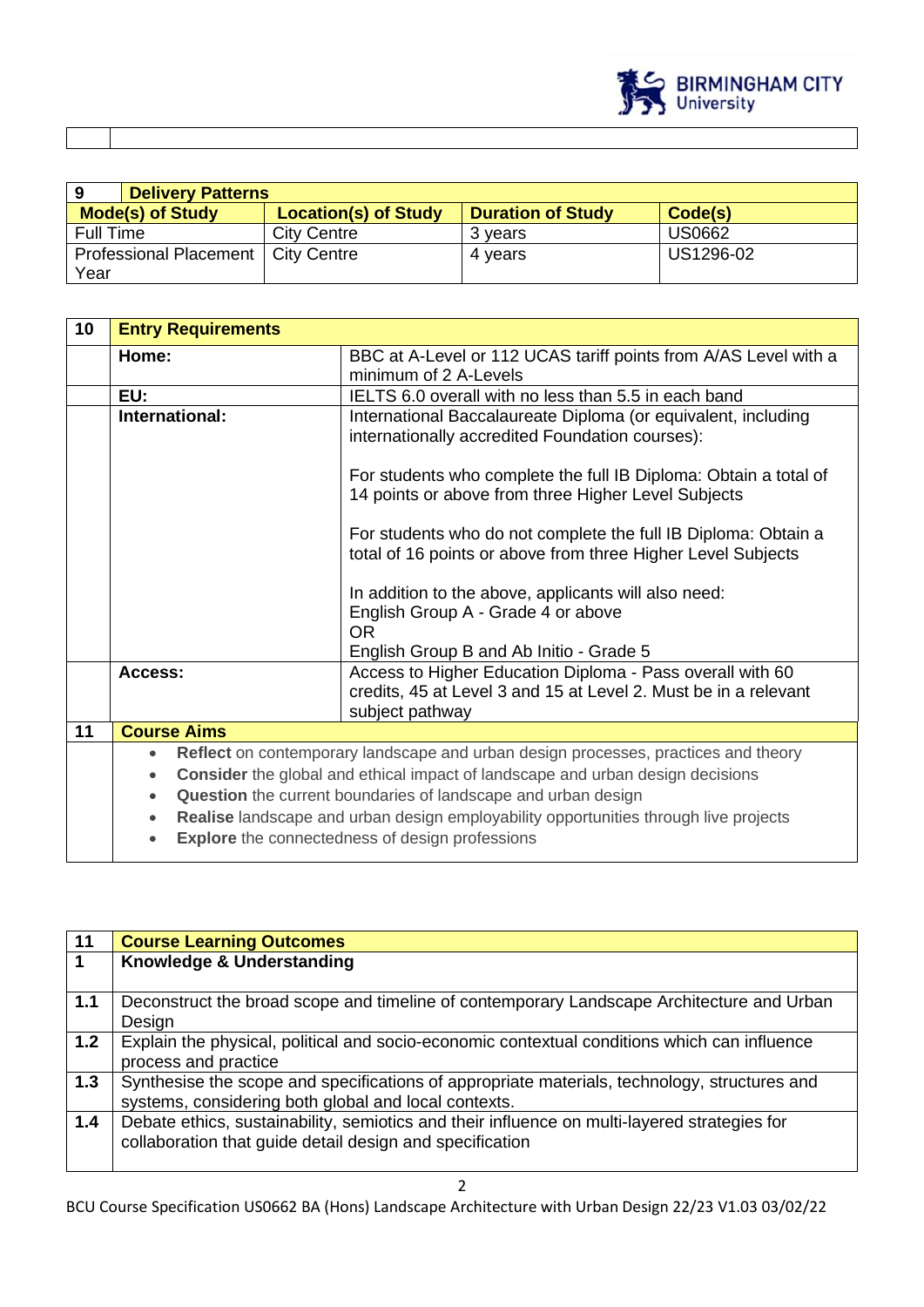

| $\overline{2}$          | <b>Cognitive &amp; Intellectual Skills</b>                                                                                                                                      |
|-------------------------|---------------------------------------------------------------------------------------------------------------------------------------------------------------------------------|
| 2.1                     | Synthesise Landscape Architectural proposals, making analytical judgements which combine<br>theoretical, conceptual and pragmatic considerations                                |
| 2.2                     | Develop individual approach to design process, encompassing open-minded exploration and<br>reflection                                                                           |
| 2.3                     | Analyse design precedent and the work of peers, through critical appreciation of the relationship<br>between design process and contextual conditions                           |
| 2.4                     | Produce designs holistically, appropriately integrating abstract and pragmatic aims within design<br>outputs and debates                                                        |
| $\overline{3}$          | <b>Practical &amp; Professional Skills</b>                                                                                                                                      |
| 3.1                     | Produce marketable portfolio communication, via integrated curation of diverse project outputs                                                                                  |
| 3.2                     | Promote ideas and design proposals, through development of individual approaches to visual,<br>written and verbal communication                                                 |
| 3.3                     | Align focus to the local and global professional context and marketplace of Landscape<br>Architecture and Urban Design, considering multidisciplinary and sector based practice |
| 3.4                     | Embody a culture of continual personal development                                                                                                                              |
| $\overline{\mathbf{4}}$ | <b>Key Transferable Skills</b>                                                                                                                                                  |
| 4.1                     | Plan, schedule and realise project outputs within appropriate professionally aligned timeframes                                                                                 |
| 4.2                     | Reflect on personal approach, career aims and objectives                                                                                                                        |
| 4.3                     | Develop professional and ethical behavioural approaches and exercise analytical judgement<br>when working independently, or as part of a team                                   |
| 4.4                     | Utilise reflective, collaborative problem-solving approaches, that connect between theory and<br>design practice                                                                |

| Upon completion of Level 4 / the Certificate of Higher Education, students will be able to:<br>Exit award will be Cert HE Landscape Architecture (not 'with Urban Design'), and maps to BA |
|--------------------------------------------------------------------------------------------------------------------------------------------------------------------------------------------|
|                                                                                                                                                                                            |
|                                                                                                                                                                                            |
|                                                                                                                                                                                            |
|                                                                                                                                                                                            |
| Upon completion of Level 5 / the Diploma of Higher Education, students will be able to:                                                                                                    |
|                                                                                                                                                                                            |
|                                                                                                                                                                                            |
|                                                                                                                                                                                            |
|                                                                                                                                                                                            |
| Explain the physical and socio-economic contextual conditions which can influence process                                                                                                  |
|                                                                                                                                                                                            |
|                                                                                                                                                                                            |
|                                                                                                                                                                                            |
| Debate sustainability, semiotics and their influence strategies for collaboration that guide detail                                                                                        |
|                                                                                                                                                                                            |
|                                                                                                                                                                                            |
|                                                                                                                                                                                            |
| Synthesise Landscape Architectural proposals, making judgements which combine conceptual                                                                                                   |
|                                                                                                                                                                                            |
| Explain the broad scope and timeline of contemporary Landscape Architecture and Urban                                                                                                      |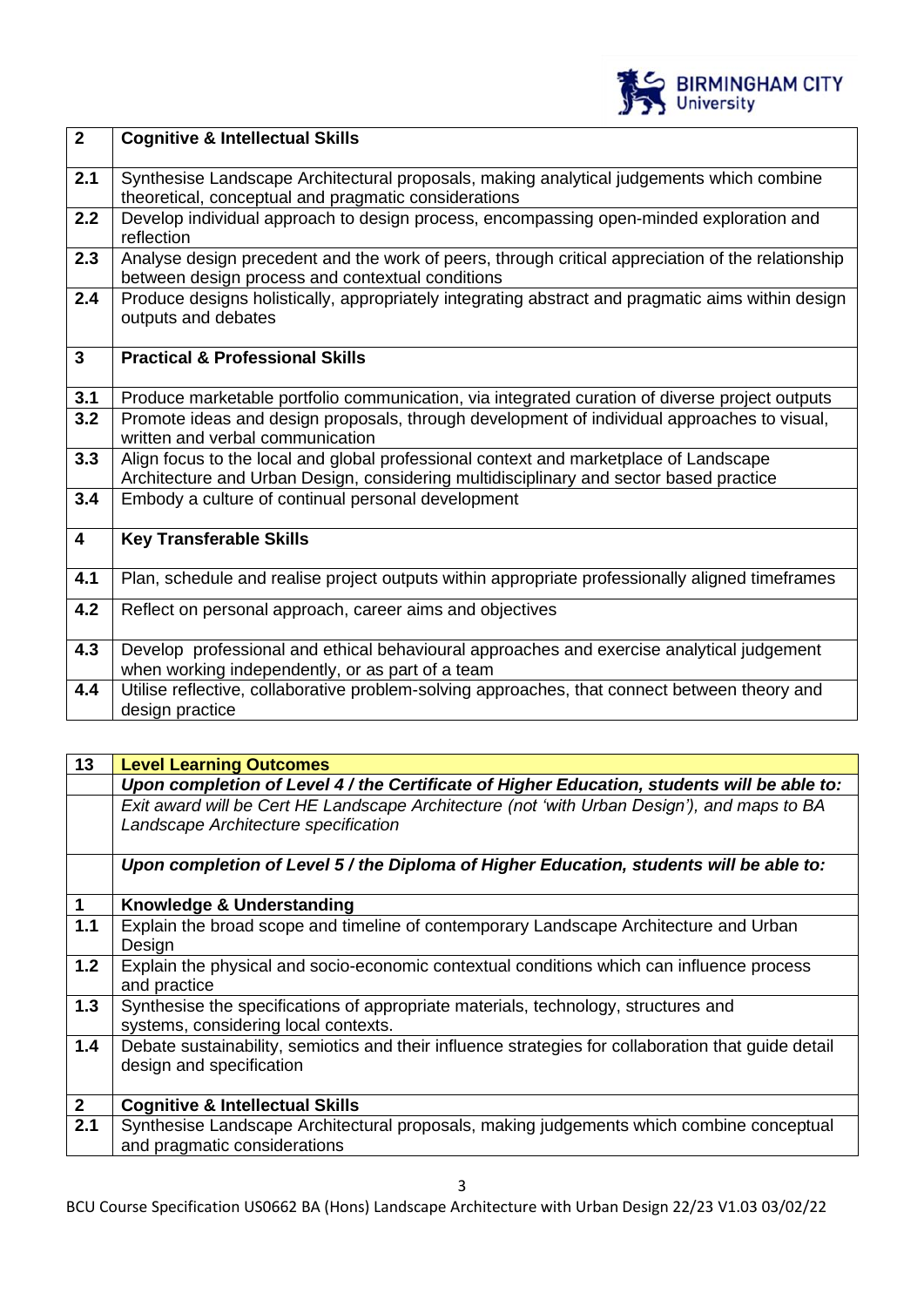

| $2.2$            | Develop individual approach to design process, encompassing open-minded exploration               |
|------------------|---------------------------------------------------------------------------------------------------|
| 2.3              | Analyse design precedent and the work of peers, through critical appreciation of the relationship |
|                  | between design process and contextual conditions                                                  |
| 2.4              | Produce designs holistically, appropriately integrating abstract and pragmatic aims within design |
|                  | outputs and debates                                                                               |
|                  |                                                                                                   |
| $\mathbf{3}$     | <b>Practical &amp; Professional Skills</b>                                                        |
| $\overline{3.1}$ | Produce portfolio communication, via integrated curation of diverse project outputs               |
| 3.2              | Promote ideas and design proposals, through development of individual approaches to visual,       |
|                  | written and verbal communication                                                                  |
| 3.3              | Align focus to the local and global professional context and marketplace of Landscape             |
|                  | Architecture and Urban Design, considering multidisciplinary and sector based practice            |
| 3.4              | Embody a culture of continual personal development                                                |
|                  |                                                                                                   |
| 4.0              | <b>Key Transferable Skills</b>                                                                    |
| 4.1              | Plan, schedule and realise project outputs within appropriate timeframes                          |
| 4.2              | Reflect on personal approach, career aims and objectives                                          |
| 4.3              | Develop professional behavioural approaches and exercise judgement when working                   |
|                  | independently, or as part of a team                                                               |
| 4.4              | Utilise collaborative problem-solving approaches that connect to design practice                  |
|                  |                                                                                                   |
|                  | Upon completion of 60 credits at Level 6 / the Bachelors Degree, students will be able to:        |
|                  | As Level 5, except replacing:                                                                     |
| $1.2$            | Explain the physical, political and socio-economic contextual conditions which can influence      |
|                  | process and practice                                                                              |
| 1.4              | Debate ethics, sustainability, semiotics and their influence on multi-layered strategies for      |
|                  | collaboration that guide detail design and specification                                          |
|                  |                                                                                                   |
| 2.2              | Develop individual approach to design process, encompassing open-minded exploration and           |
|                  | reflection                                                                                        |
| 3.1              | Produce marketable portfolio communication, via integrated curation of diverse project outputs    |
| 3.3              | Align focus to the local and global professional context and marketplace of Landscape             |
|                  | Architecture and Urban Design, considering multidisciplinary and sector based practice            |
| 4.4              | Utilise reflective, collaborative problem-solving approaches, that connect between theory and     |
|                  | design practice                                                                                   |

**14 Course Learning, Teaching and Assessment Strategy** The learning experience connects to a school approach and is made fundamentally through curation of a personal design process and design culture. This very much aligns to real-world creative practice in Landscape Architecture and Urban Design. It is also very similar other aligned 'built-environment' industries, such as Planning and Architecture.

# **Tutorials**

Tutorials may take place in groups or individually and may vary in size depending on the mode and context of study. Tutorials encourage independence and self-confidence, by providing a forum for discussion and critique of work with staff and peer group, helping in the development of ideas, presentation and interpersonal communication skills. Tutorials are key teaching and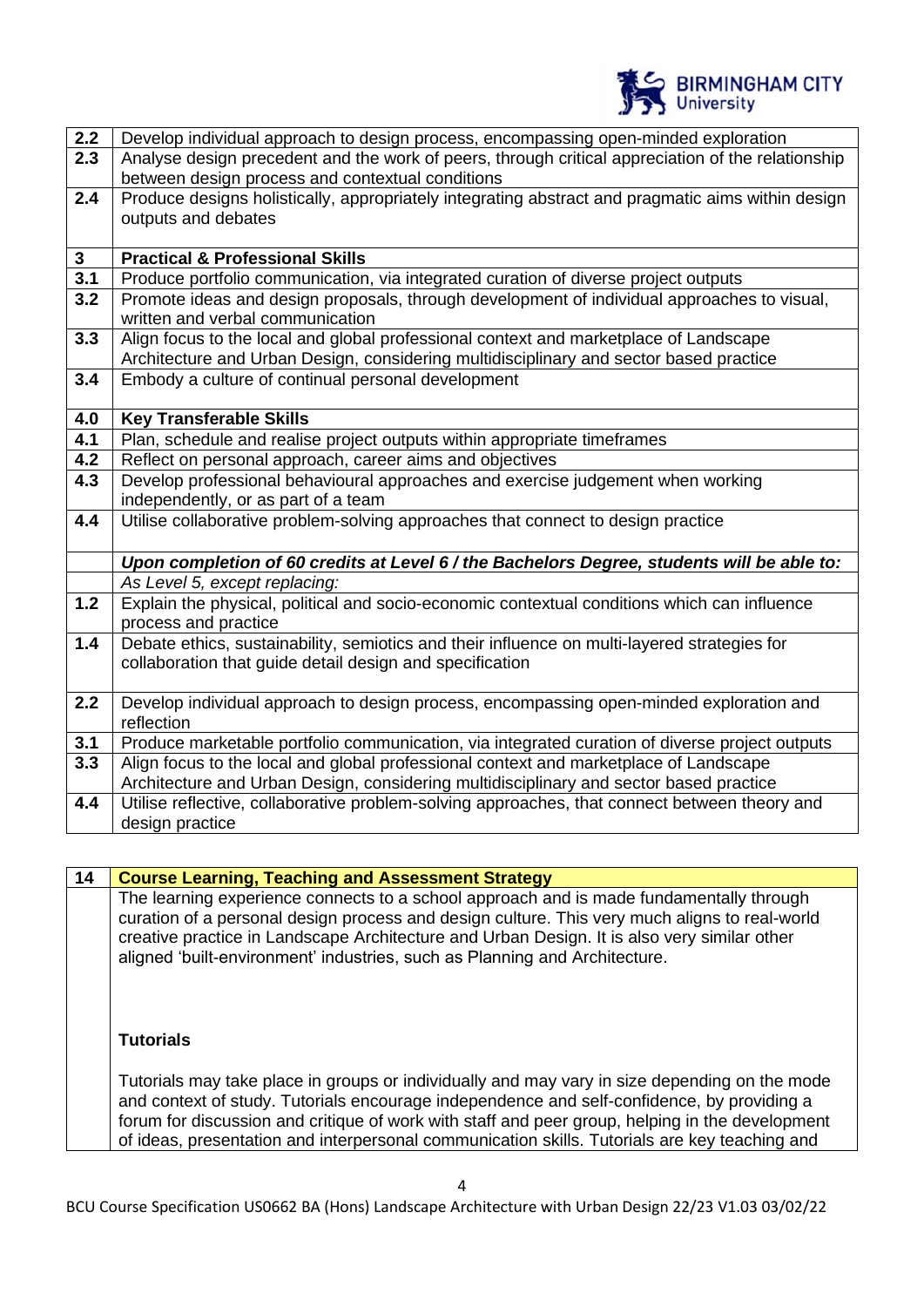

learning experiences that enable feedback, guidance and criticism of work at every stage of a module.

### **Design studio**

As an approach, studio teaching, or 'Design Studio', mimics the real-world working culture of design professions, with an open atmosphere for promotion of free, quick exchanges of ideas, knowledge and skills. Studio sessions provide the foundation for the development of a healthy, individualised understanding of design process; promoting a fearless attitude to exploration and experimentation with materials, physical form and for developing conceptual ideas that are rooted to strong theoretical understanding.

Each design studio module is driven by one or more design projects, which are tailored to promote the development of an integrated approach to creation and communication of design ideas, including verbal, graphic, physical methods, such as perspectives, 2D plan and section, parallel projection, physical and digital 3D models, constructed objects, video, installation, exhibition and written components.

Design studio develops with an open minded and self-aware approach, expanding ability and confidence in providing and receiving objective critique of design. This is achieved via an iterative, cyclical process of regular formative review of developing design proposals (often known as 'pin-up review'), which focus and refine ideas toward well rounded, finalised proposals.

Design briefs within studio cover a diverse range of situations, often connecting with research areas within the school, opening up potential opportunities to connect with real-world Landscape Architectural practice and/or to the advancement of academic understanding and theory in the subject.

# **Lectures and Seminars**

Individual, project-related and guest lectures (including the 'Lecture series'), provide a broad spectrum of knowledge base of theories, principles, concepts and issues relating to the subject area and the learning outcomes for the course, motivating independent study.

Seminars in addition, provide an opportunity to gain student self-confidence through discussion and development of ideas and theories, from lectures, reading, research and design projects. They promote intellectual understanding and further analysis, through exploration of reasoning and critical judgement, via guided debates within group discussion and presentation. They also provide an invaluable opportunity to discuss ideas and receive comment on specific subjects of interest, particularly moving into the later elements of the course.

# **Research & Independent Study**

Research and independent study enable development of personal interpretations of knowledge, critical skills and specialist interests. As well as being an integral part of all studies and a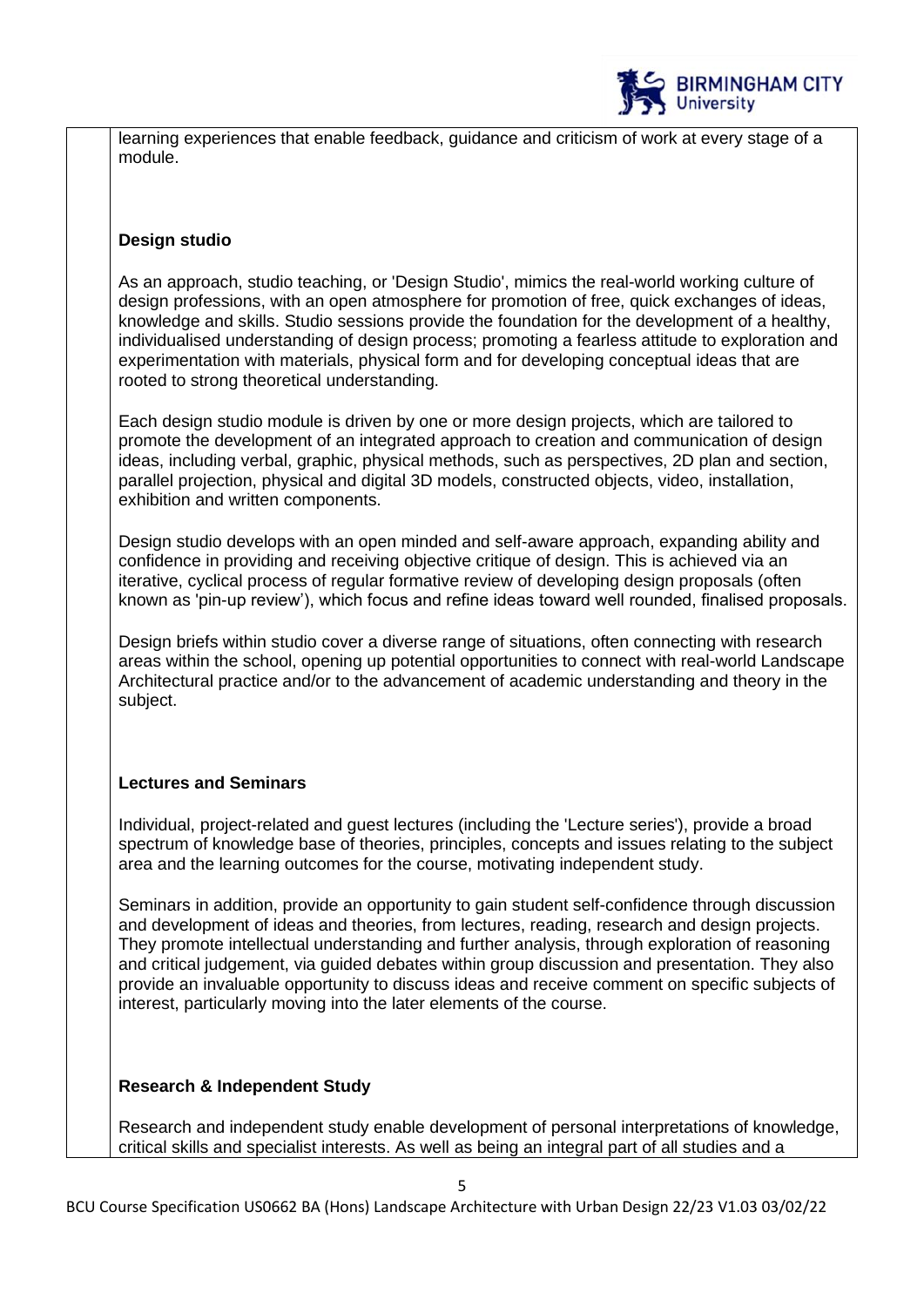

preparation for professional life, it is an essential process for the development of academic curiosity, self-motivation and a well-organised, personalised library of design references. Effective research process underpins practice at all scales and sectors.

### **Options**

These enabling a choice of areas of study, which encourage the development of individual interests and knowledge to a considerable depth and to develop independence, self-confidence and independence in studies. Where appropriate, the elective may take the form of a shared project between cohorts from different disciplines, ensuring multi-disciplinary understanding in theory and practice.

### **Workshops**

Workshops provide hands-on experience and opportunity for development of skills across a large range of potential areas of interest. They focus on specific applications to develop approaches, attitudes and methods, to facilitate theory and skills can be more easily incorporated into developing design process.

### **Study Visits**

Study visits allow access to the physical experience of design, connecting theory to built form, illustrating ideas presented in lectures and seminars, illustrating, and reinforcing theoretical understanding of cultural context and material technology.

All module types may involve focused site visits that may vary in length, from short local trips, to longer visits, some of which may be overseas. Equivalent learning opportunities are available by negotiation.

Some of modules may include online learning support. If this is applicable, more information will be provided by course tutors and in the relevant module descriptions.

#### **Assessment methods**

Work presented for assessment will demonstrate the extent to which the student has fulfilled the learning outcomes of the module. Marks are awarded and are determined through the assessment of the student's ability to research, conceptualise and realise their ideas in design work, 'live' presentation, and written work, as detailed in the learning outcomes of the module and in the module marking descriptor.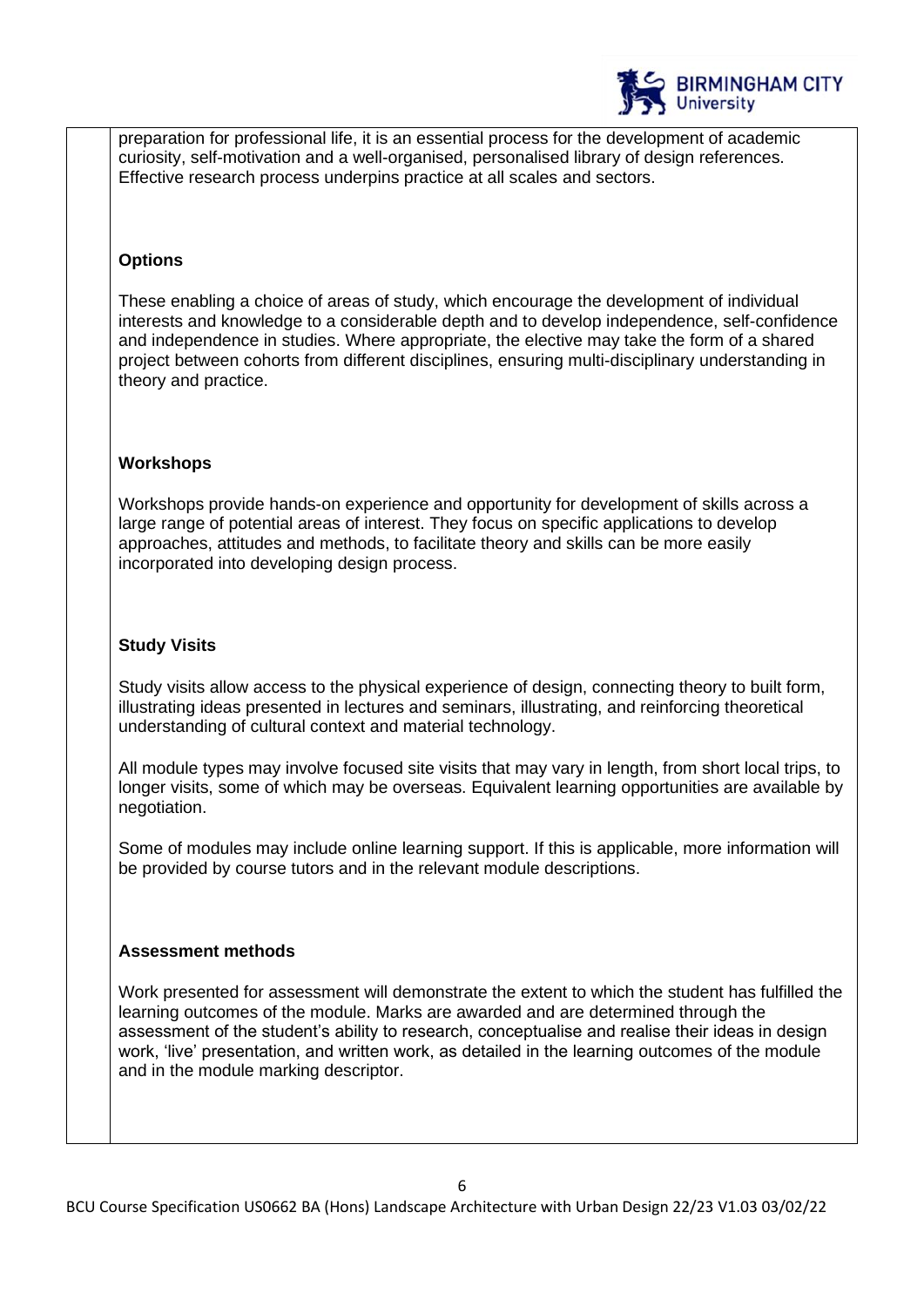

# • Formative Review

There is an opportunity for formative appraisal to take place via diagnostic and one to one tutorial support, and where appropriate student-led seminar presentations. Most scheduled sessions take the approach of continual formative review, where all comments are important as part of a reflective, iterative process. There are always points of 'formal' formative, which are in the format of simulating a summative assessment

# • Summative Assessment

In practice modules through the presentation of practical work and supporting research material, or verbal group or individual presentation. In theory modules in the form of an essay, dissertation or critical review.

Assessment is 100% coursework.

# *Key Modes*

**Design Project Portfolio** – a compiled, mixed media output, which communicates not only the final design project, but the process of design, including description, reflection and reference to theory-best practice. This can be used each for design process, site/context analysis and/or as an integration or all of these elements (typical in a design project)

**Practice Research** – adheres to formal requirements for research: situated with a research question and contextual theoretical review, with emphasis on practice-based methods, which related to Landscape Architecture and Urban Design - examples: detailed case-study analysis, analytical mapping, self-narrated experiential, photographic or sketch analysis, exploratory design/ system modelling.

# **Design/Project Presentation (performative)**

Physical, Verbal and Visual presentation of work in a formal, timed setting and process. To communicate a narrative of process to peers and tutors. Often from L5 onwards, with input of practitioners at formal stages. We use this as an integrated percentage of the assessment rather than a standalone element: within learning outcomes related to communication.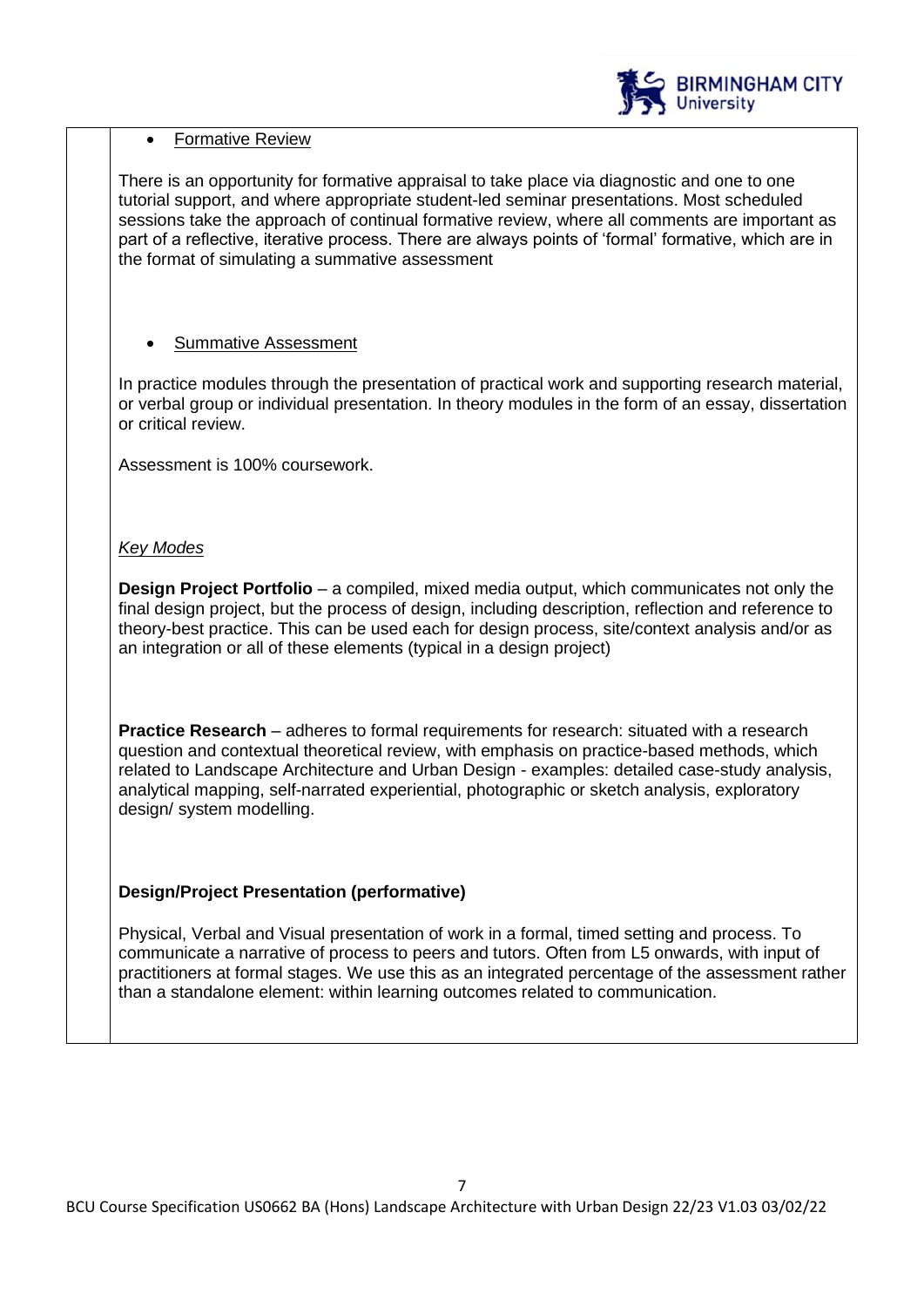

### **15 Course Requirements**

#### **15a Level 4:**

*In order to complete this course a student must successfully complete all the following CORE modules (totalling 120 credits):*

| <b>Module Code</b> | <b>Module Name</b> | <b>Credit Value</b> |
|--------------------|--------------------|---------------------|
| <b>LAN4015</b>     | Inspiration        | 20                  |
| <b>LAN4014</b>     | <b>Skills</b>      | 20                  |
| <b>LAN4019</b>     | <b>Influence</b>   | 20                  |
| <b>LAN4018</b>     | <b>Components</b>  | 20                  |
| <b>LAN4017</b>     | <b>Formation</b>   | 40                  |

#### **Level 5:**

*In order to complete this course a student must successfully complete all the following CORE modules (totalling 100 credits):*

| <b>Module Code</b> | <b>Module Name</b>               | <b>Credit Value</b> |
|--------------------|----------------------------------|---------------------|
| <b>LAN5019</b>     | <b>Urban Character</b>           | 20                  |
| <b>LAN5015</b>     | <b>Context</b>                   | 20                  |
| <b>LAN5014</b>     | <b>Praxis</b>                    | 20                  |
| <b>LAN5016</b>     | <b>Urban Design</b>              | 20                  |
| <b>LAN5020</b>     | <b>Sustainable Urban Futures</b> | 20                  |

*In order to complete this course a student must successfully complete at least 20 credits from the following list of OPTIONAL modules.* 

| <b>Module Code</b> | <b>Module Name</b>     | <b>Credit Value</b> |
|--------------------|------------------------|---------------------|
| ADM5006            | Collaborative Practice | 20                  |
| ADM5001            | Live Project           | 20                  |

#### **Level 6:**

*In order to complete this course a student must successfully complete all the following CORE modules (totalling 120 credits):*

| <b>Module Code</b> | <b>Module Name</b>                 | <b>Credit Value</b> |
|--------------------|------------------------------------|---------------------|
| <b>LAN6106</b>     | <b>Major Project</b>               | 40                  |
| <b>LAN6105</b>     | <b>Professionalism</b>             | 20                  |
| <b>LAN6108</b>     | <b>Major Design: Define</b>        | 20                  |
| <b>LAN6109</b>     | Major Design: Deliver Urban Design | 40                  |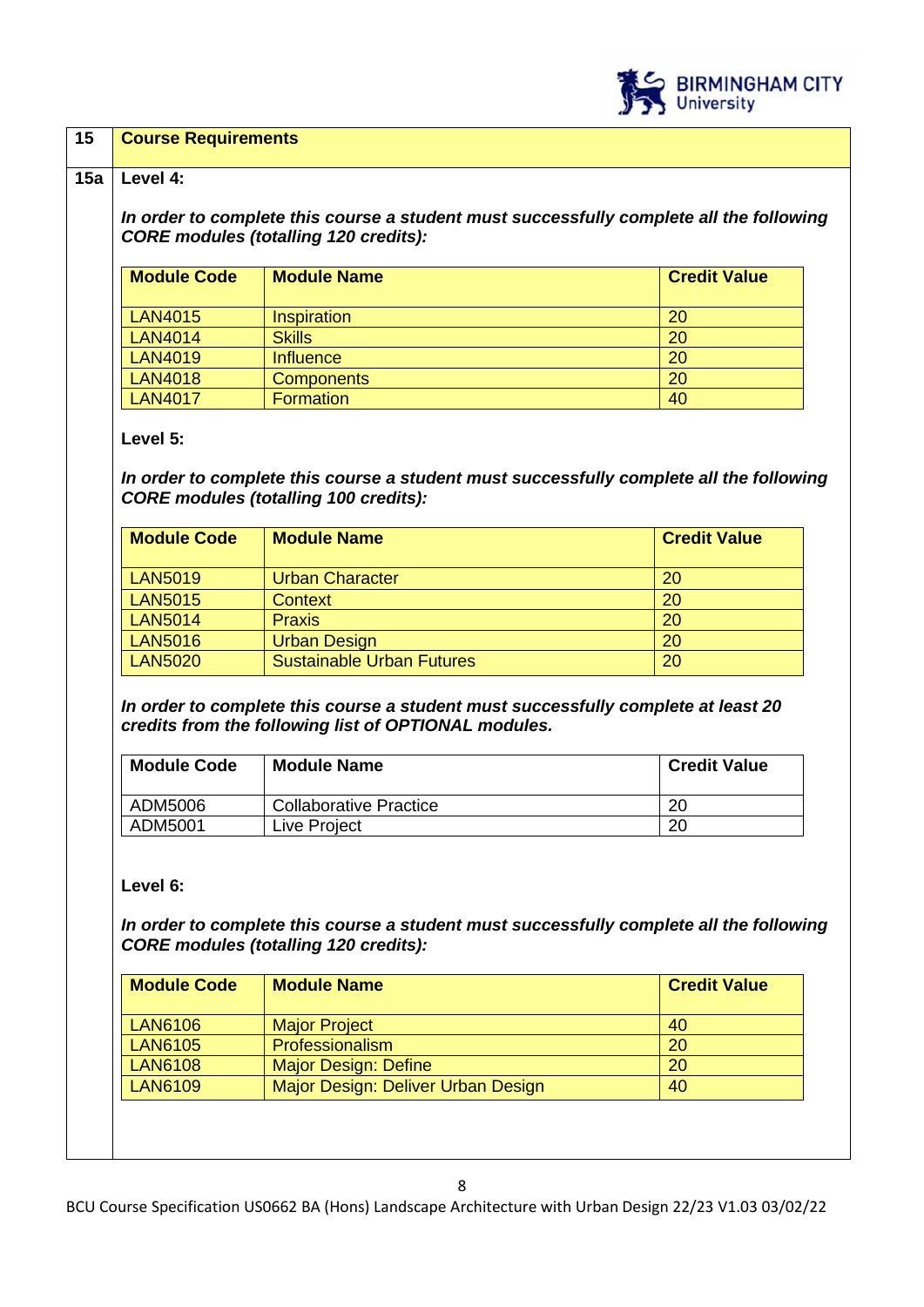

| Level $5:$         |                                                                                                                                                                          |                     |
|--------------------|--------------------------------------------------------------------------------------------------------------------------------------------------------------------------|---------------------|
| module:            | In order to qualify for the awards with Professional Placement, a student must<br>successfully complete all of the modules listed above as well as the following Level 5 |                     |
|                    |                                                                                                                                                                          |                     |
| <b>Module Code</b> | <b>Module Name</b>                                                                                                                                                       | <b>Credit Value</b> |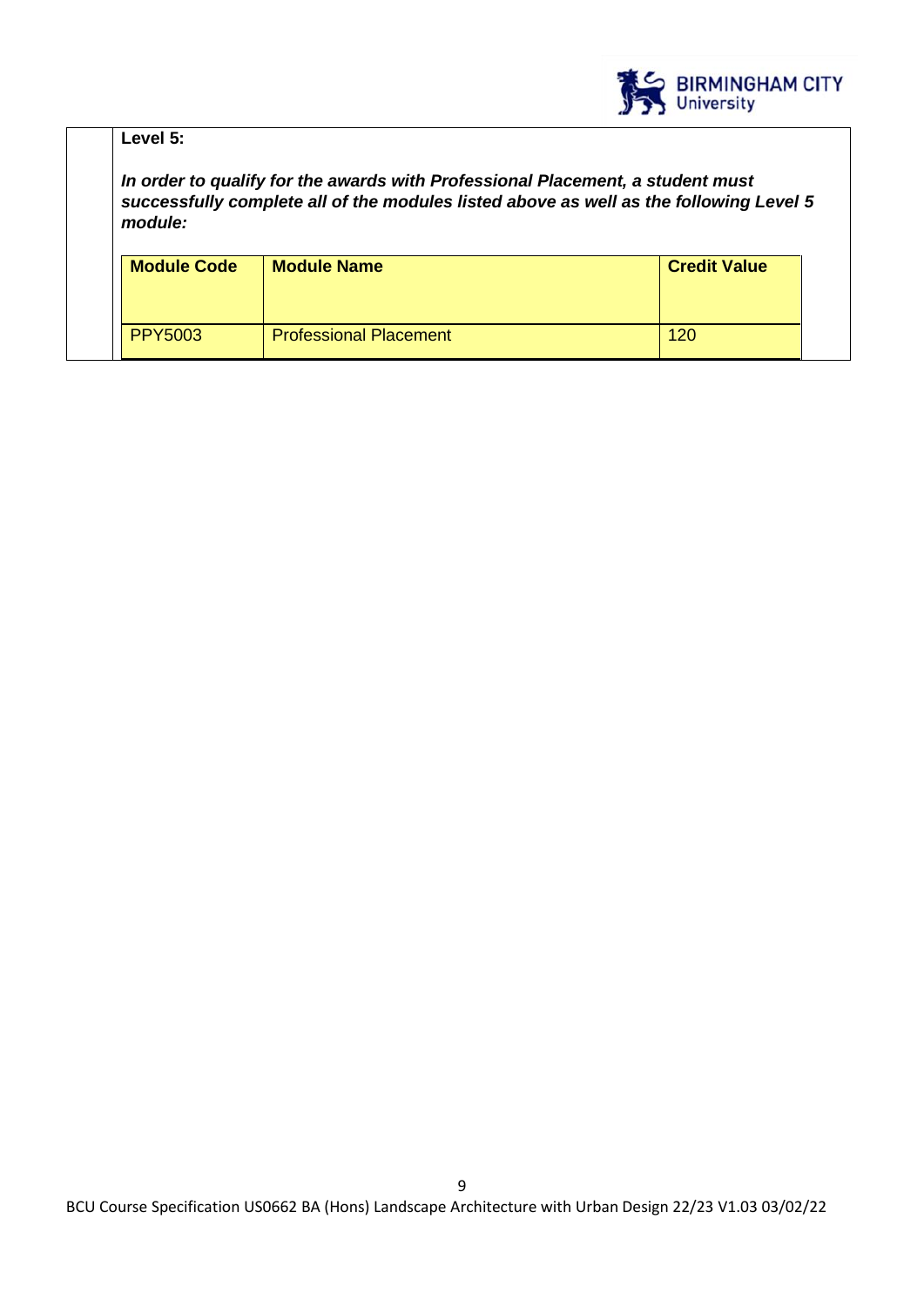

# **15b Structure Diagram**

### **Level 4**

| Semester 1                                  | Semester 2                                   |
|---------------------------------------------|----------------------------------------------|
| Core                                        | Core                                         |
| LAN4014<br>Inspiration<br>(20 Credits)      | LAN4018<br><b>Components</b><br>(20 Credits) |
| Core                                        | Core                                         |
| LAN4015                                     | LAN4017                                      |
| <b>Skills</b><br>(20 Credits)               | <b>Formation</b><br>(40 Credits)             |
| LAN4019<br><b>Influence</b><br>(20 Credits) |                                              |

# **Level 5**

| Semester 1                                       | Semester 2                                                         |
|--------------------------------------------------|--------------------------------------------------------------------|
| Core                                             | Core                                                               |
| <b>LAN5015</b><br><b>Context</b><br>(20 Credits) | <i>LAN5020</i><br><b>Sustainable Urban Futures</b><br>(20 Credits) |
| Core                                             | Core                                                               |
| LAN5019                                          | LAN5014                                                            |
| <b>Urban Character</b><br>(20 Credits)           | <b>Praxis</b><br>(20 Credits)                                      |
| LAN5016<br><b>Urban Design</b>                   | Optional                                                           |
| (20 Credits)                                     | ADM5001 or ADM5006                                                 |
|                                                  | <b>Collaborative Practice or Live project</b><br>(20 Credits)      |

BCU Course Specification US0662 BA (Hons) Landscape Architecture with Urban Design 22/23 V1.03 03/02/22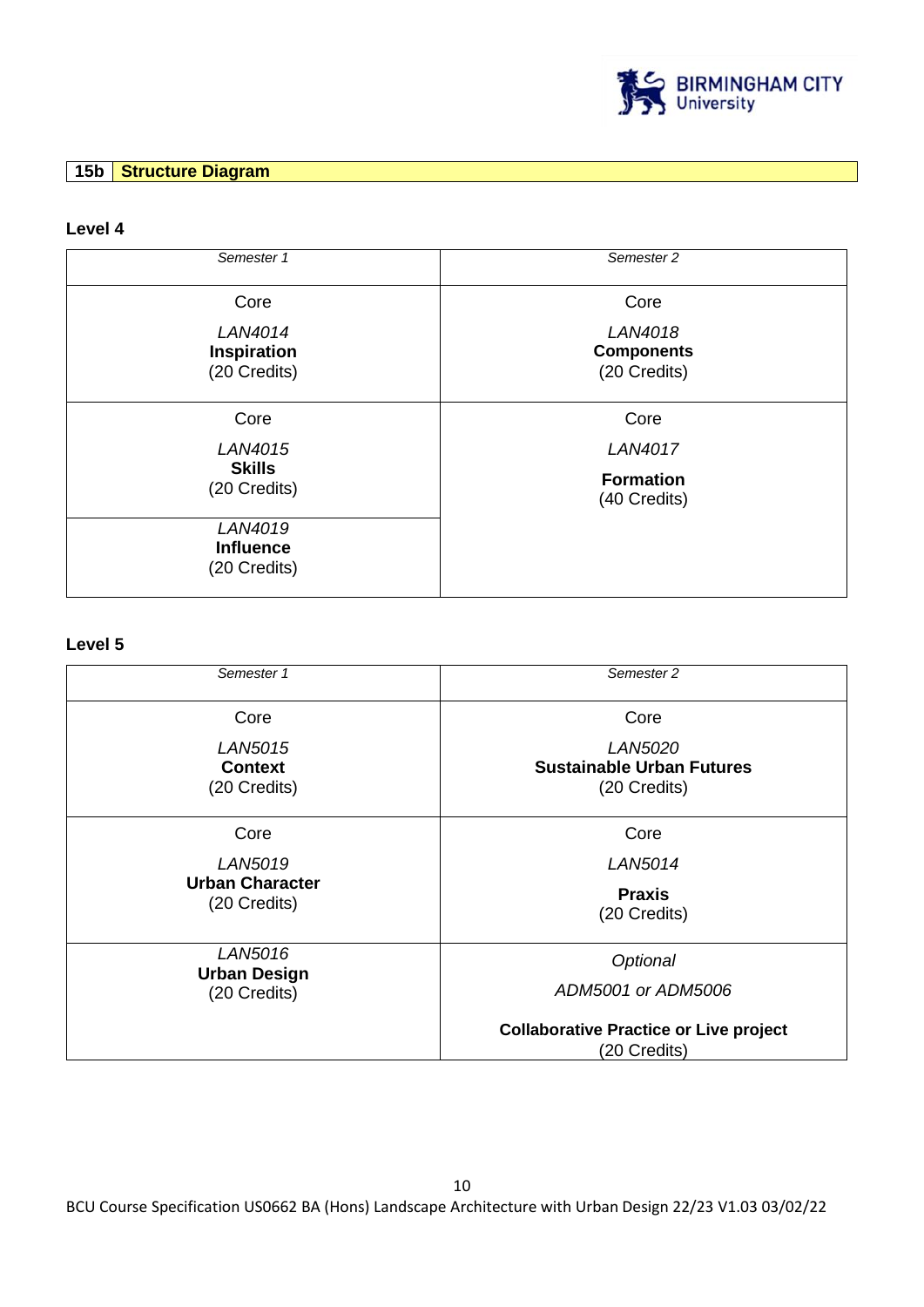

# **Level 5 – Professional Placement (optional)**

| Semester 1                                  | Semester 2 |  |
|---------------------------------------------|------------|--|
| <b>Professional Placement (120 Credits)</b> |            |  |

# **Level 6**

| Semester 1                                  | Semester 2                                         |  |
|---------------------------------------------|----------------------------------------------------|--|
| Core                                        |                                                    |  |
| LAN6106                                     |                                                    |  |
| <b>Major Project</b>                        |                                                    |  |
| (40 Credits)                                |                                                    |  |
| Core                                        |                                                    |  |
| LAN6105<br>Professionalism<br>(20 Credits)  |                                                    |  |
| Core                                        | Core                                               |  |
| LAN6108                                     | <b>LAN5014</b>                                     |  |
| <b>Major Design: Define</b><br>(20 Credits) | Major Design: Deliver Urban Design<br>(40 Credits) |  |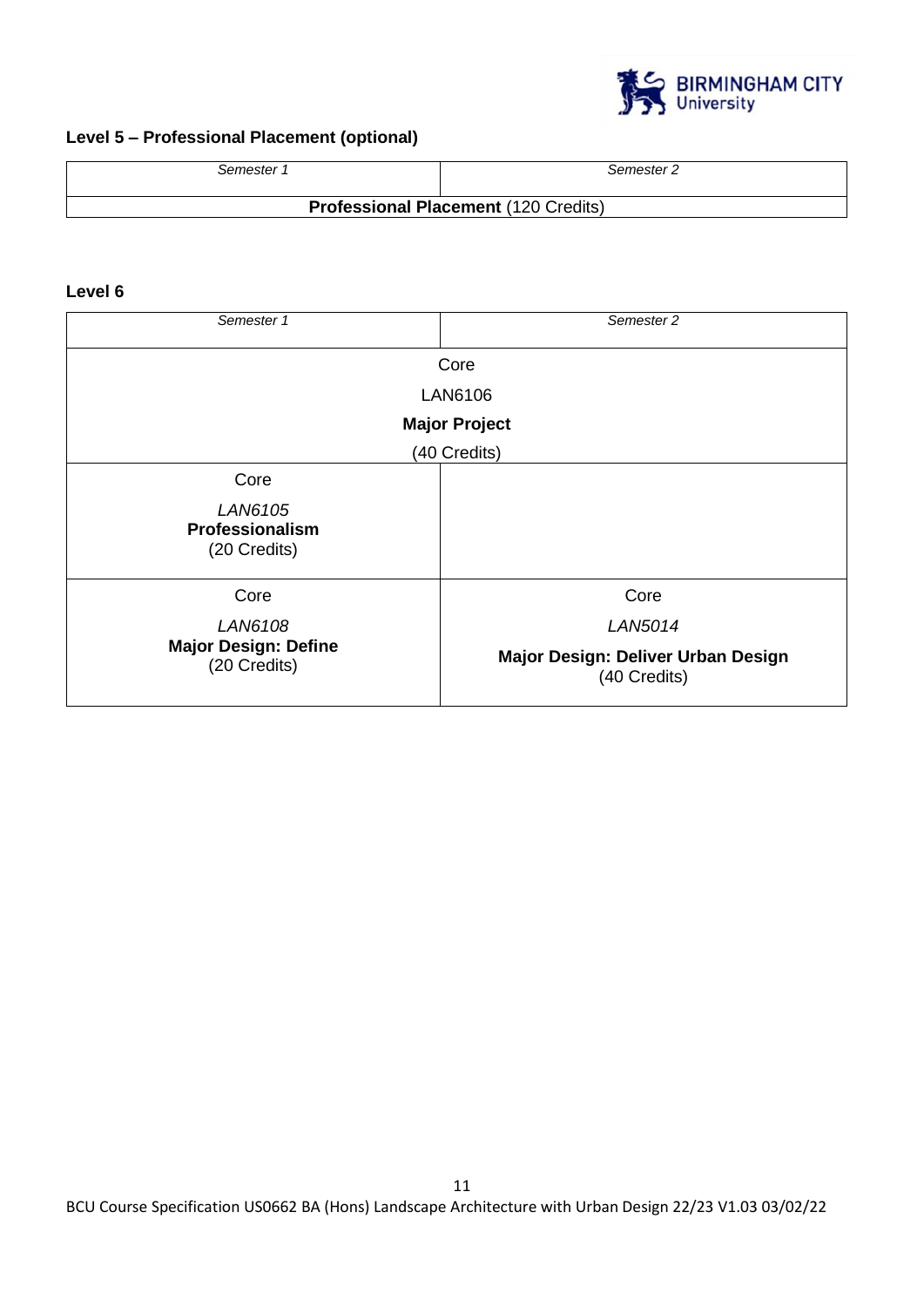

### **16 Overall Student Workload and Balance of Assessment**

Overall student *workload* consists of class contact hours, independent learning and assessment activity, with each credit taken equating to a total study time of around 10 hours. While actual contact hours may depend on the optional modules selected, the following information gives an indication of how much time students will need to allocate to different activities at each level of the course.

- *Scheduled Learning* includes lectures, practical classes and workshops, contact time specified in timetable
- *Directed Learning* includes placements, work-based learning, external visits, on-line activity, Graduate+, peer learning
- *Private Study* includes preparation for exams

The *balance of assessment* by mode of assessment (e.g. coursework, exam and in-person) depends to some extent on the optional modules chosen by students. The approximate percentage of the course assessed by coursework, exam and in-person is shown below.

### **Level 4**

# **Workload**

# **29.5% time spent in timetabled teaching and learning activity**

| <b>Activity</b>          | <b>Number of Hours</b> |
|--------------------------|------------------------|
| Scheduled Learning       | 348                    |
| <b>Directed Learning</b> | 600                    |
| <b>Private Study</b>     | 240                    |
| <b>Total Hours</b>       | 1200                   |

### **Balance of Assessment**

| <b>Assessment Mode</b> | Percentage |
|------------------------|------------|
| <b>Coursework</b>      | 100        |
| Exam                   |            |
| In-Person              |            |

#### **Level 5**

#### **Workload**

#### **28.5% time spent in timetabled teaching and learning activity**

| <b>Activity</b>          | <b>Number of Hours</b> |
|--------------------------|------------------------|
| Scheduled Learning       | 314                    |
| <b>Directed Learning</b> | 646                    |
| <b>Private Study</b>     | 240                    |
| <b>Total Hours</b>       | 1200                   |

### **Balance of Assessment**

| <b>Assessment Mode</b> | Percentage |
|------------------------|------------|
| Coursework             | 100        |
| Exam                   |            |
| In-Person              |            |